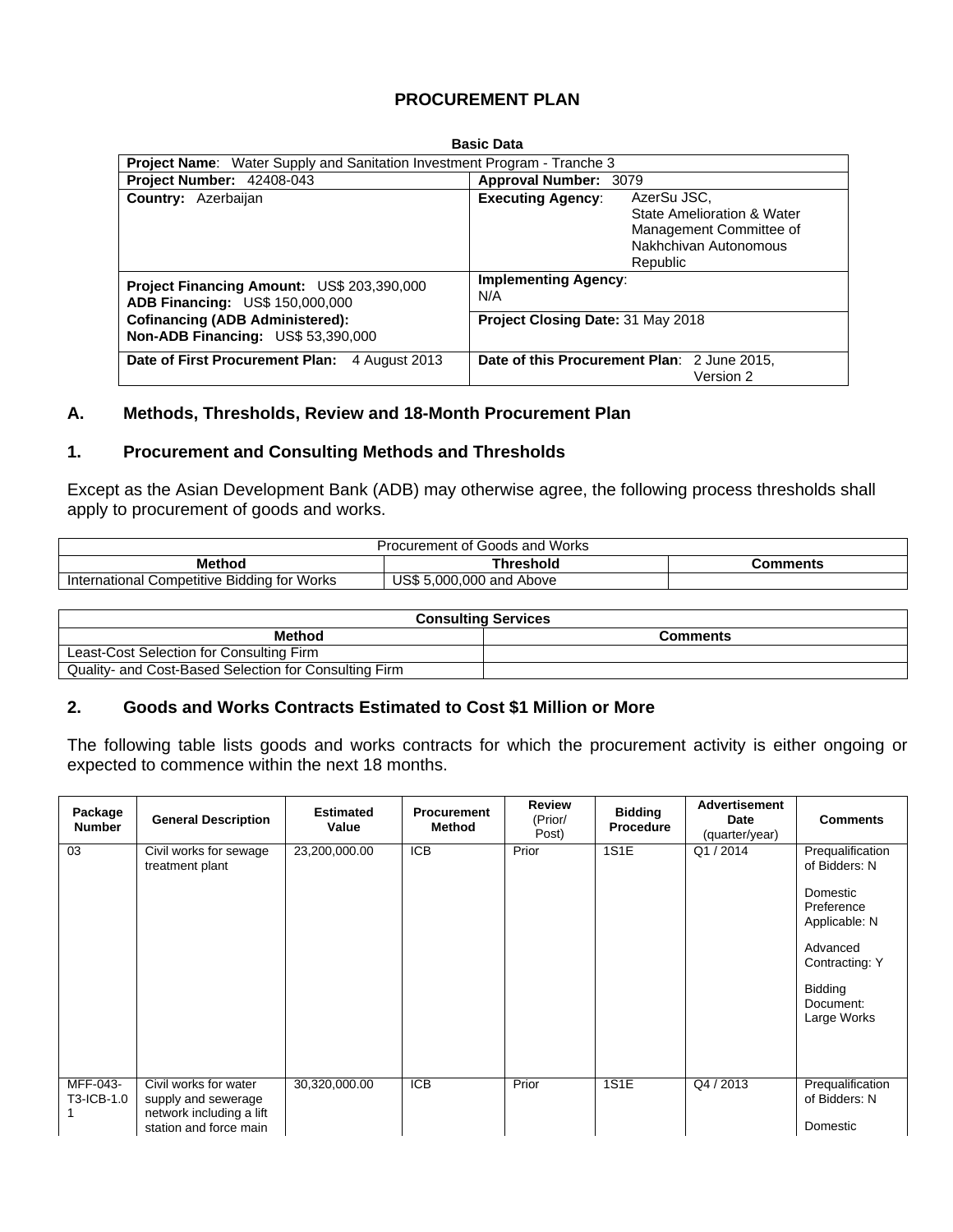|                                | for Nakhchivan<br>peri0urban towns                                                                    |                |            |       |      |           | Preference<br>Applicable: N<br>Advanced<br>Contracting: Y<br>Bidding<br>Document:<br>Large Works                                                  |
|--------------------------------|-------------------------------------------------------------------------------------------------------|----------------|------------|-------|------|-----------|---------------------------------------------------------------------------------------------------------------------------------------------------|
| <b>MFF32-T3</b><br>$-ICB-1.01$ | Civil works for water<br>intake facilities and<br>water supply and<br>sewerage network -<br>Aghjabedi | 117,000,000.00 | <b>ICB</b> | Prior | 1S1E | Q4 / 2013 | Prequalification<br>of Bidders: N<br>Domestic<br>Preference<br>Applicable: N<br>Advanced<br>Contracting: Y<br>Bidding<br>Document:<br>Large Works |

## **3. Consulting Services Contracts Estimated to Cost \$100,000 or More**

The following table lists consulting services contracts for which the recruitment activity is either ongoing or expected to commence within the next 18 months.

| Package<br><b>Number</b> | <b>General Description</b> | <b>Estimated</b><br>Value | <b>Recruitment</b><br><b>Method</b> | <b>Review</b><br>(Prior/<br>Post) | <b>Advertisement</b><br>Date<br>(quarter/year) | Type of<br>Proposal | <b>Comments</b>                                                                                                                                  |
|--------------------------|----------------------------|---------------------------|-------------------------------------|-----------------------------------|------------------------------------------------|---------------------|--------------------------------------------------------------------------------------------------------------------------------------------------|
| 04                       | <b>IPMC - Azersu</b>       | 1,600,000.00              | QCBS                                | Prior                             | Q4 / 2013                                      | <b>FTP</b>          | Assignment:<br>International                                                                                                                     |
|                          |                            |                           |                                     |                                   |                                                |                     | Quality-Cost<br>Ratio: 80:20                                                                                                                     |
|                          |                            |                           |                                     |                                   |                                                |                     | Advanced<br>Contracting: Y                                                                                                                       |
|                          |                            |                           |                                     |                                   |                                                |                     | Comments:<br>Construction<br>supervisioni and<br>program<br>management of<br><b>WSS network</b><br>and sewage<br>treatment plant<br>in Aghjabedi |
| 05                       | <b>IPMC - SAWMC</b>        | 1,830,000.00              | QCBS                                | Prior                             | Q4 / 2013                                      | FTP                 | Assignment:<br>International<br>Quality-Cost<br>Ratio: 80:20                                                                                     |
|                          |                            |                           |                                     |                                   |                                                |                     | Advanced<br>Contracting: Y                                                                                                                       |
|                          |                            |                           |                                     |                                   |                                                |                     | Comments:<br>Construction<br>supervision and                                                                                                     |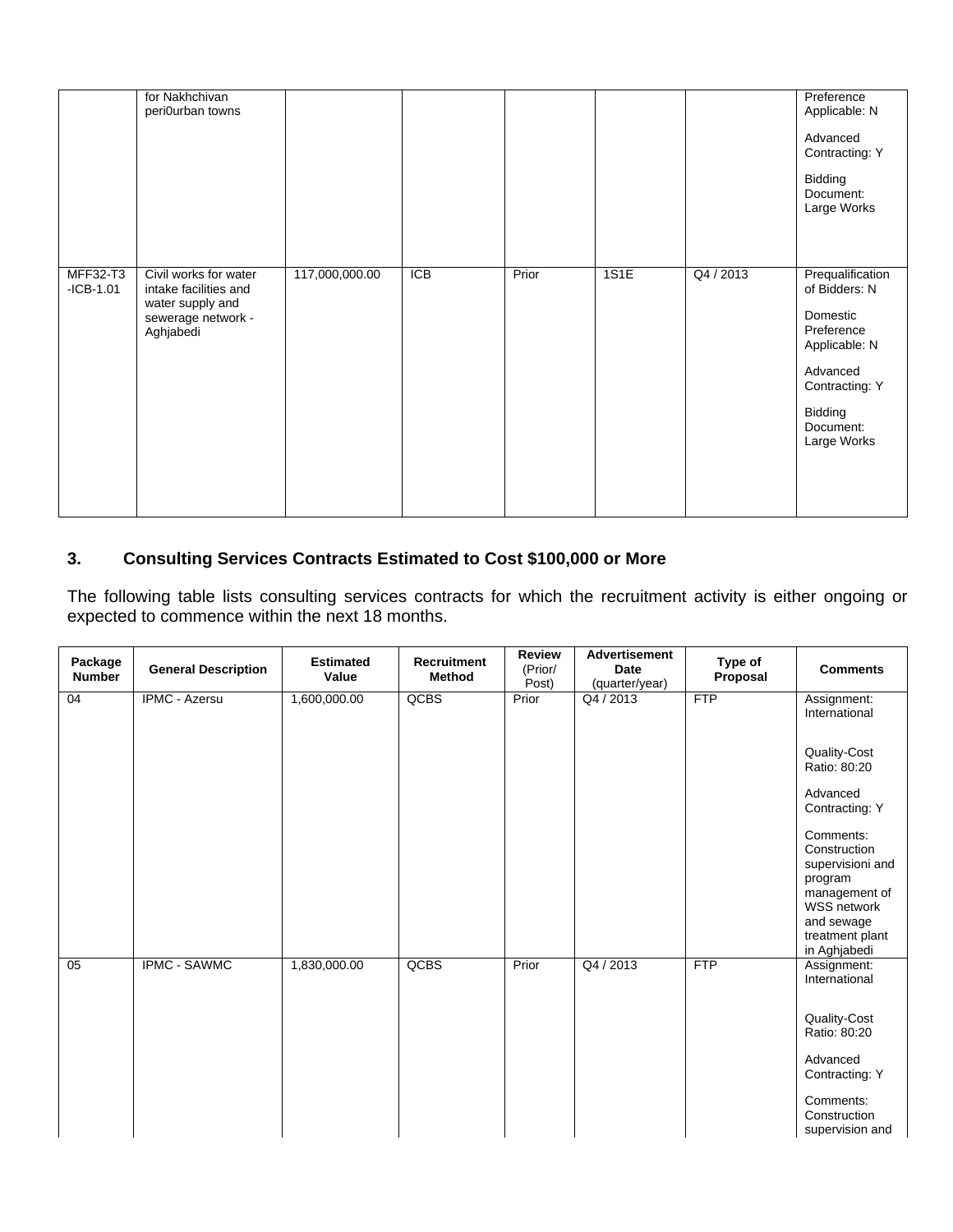|    |                           |            |     |       |           |            | program<br>management of<br>WSS network<br>and lift station in<br>Nakhchivan<br>peri-urban towns                         |
|----|---------------------------|------------|-----|-------|-----------|------------|--------------------------------------------------------------------------------------------------------------------------|
| 06 | Audit services - Azersu   | 400,000.00 | LCS | Prior | Q2 / 2014 | <b>BTP</b> | Assignment:<br>National<br>Advanced<br>Contracting: N<br>Comments:<br>Audit services<br>for audit of<br>project accounts |
| 07 | Audit services -<br>SAWMC | 180,000.00 | LCS | Prior | Q2 / 2014 | <b>BTP</b> | Assignment:<br>National<br>Advanced<br>Contracting: N<br>Comments:<br>Audit services<br>for audit of<br>project accounts |

### **4. Goods and Works Contracts Estimated to Cost Less than \$1 Million and Consulting Services Contracts Less than \$100,000 (Smaller Value Contracts)**

The following table lists smaller-value goods, works and consulting services contracts for which the activity is either ongoing or expected to commence within the next 18 months.

| <b>Goods and Works</b>   |                               |                           |                               |                              |                            |                                    |                                             |          |  |  |
|--------------------------|-------------------------------|---------------------------|-------------------------------|------------------------------|----------------------------|------------------------------------|---------------------------------------------|----------|--|--|
| Package<br><b>Number</b> | General<br><b>Description</b> | <b>Estimated</b><br>Value | Number of<br><b>Contracts</b> | <b>Procurement</b><br>Method | Review<br>(Prior/<br>(Post | <b>Biddina</b><br><b>Procedure</b> | <b>Advertisement</b><br>Date (quarter/year) | Comments |  |  |
| None                     |                               |                           |                               |                              |                            |                                    |                                             |          |  |  |

| <b>Consulting Services</b> |                               |                           |                        |                       |                            |                                                |                     |                 |  |  |
|----------------------------|-------------------------------|---------------------------|------------------------|-----------------------|----------------------------|------------------------------------------------|---------------------|-----------------|--|--|
| Package<br>Number          | General<br><b>Description</b> | <b>Estimated</b><br>Value | Number of<br>Contracts | Recruitment<br>Method | Review<br>(Prior/<br>Post) | <b>Advertisement</b><br>Date<br>'quarter/year) | Type of<br>Proposal | <b>Comments</b> |  |  |
| None                       |                               |                           |                        |                       |                            |                                                |                     |                 |  |  |

### **B. Indicative List of Packages Required Under the Project**

The following table provides an indicative list of goods, works and consulting services contracts over the life of the project, other than those mentioned in previous sections (i.e., those expected beyond the current period).

| Goods and Works            |                            |                                           |                                                   |                                     |                               |                                    |                 |
|----------------------------|----------------------------|-------------------------------------------|---------------------------------------------------|-------------------------------------|-------------------------------|------------------------------------|-----------------|
| Package<br><b>Number</b>   | <b>General Description</b> | <b>Estimated</b><br>Value<br>(cumulative) | <b>Estimated</b><br>Number of<br><b>Contracts</b> | <b>Procurement</b><br><b>Method</b> | Review<br>(Prior/Post)        | <b>Bidding</b><br><b>Procedure</b> | <b>Comments</b> |
| None                       |                            |                                           |                                                   |                                     |                               |                                    |                 |
|                            |                            |                                           |                                                   |                                     |                               |                                    |                 |
| <b>Consulting Services</b> |                            |                                           |                                                   |                                     |                               |                                    |                 |
| Package<br><b>Number</b>   | <b>General Description</b> | <b>Estimated</b><br>Value                 | <b>Estimated</b><br>Number of                     | <b>Recruitment</b><br><b>Method</b> | <b>Review</b><br>(Prior/Post) | Type of<br>Proposal                | <b>Comments</b> |